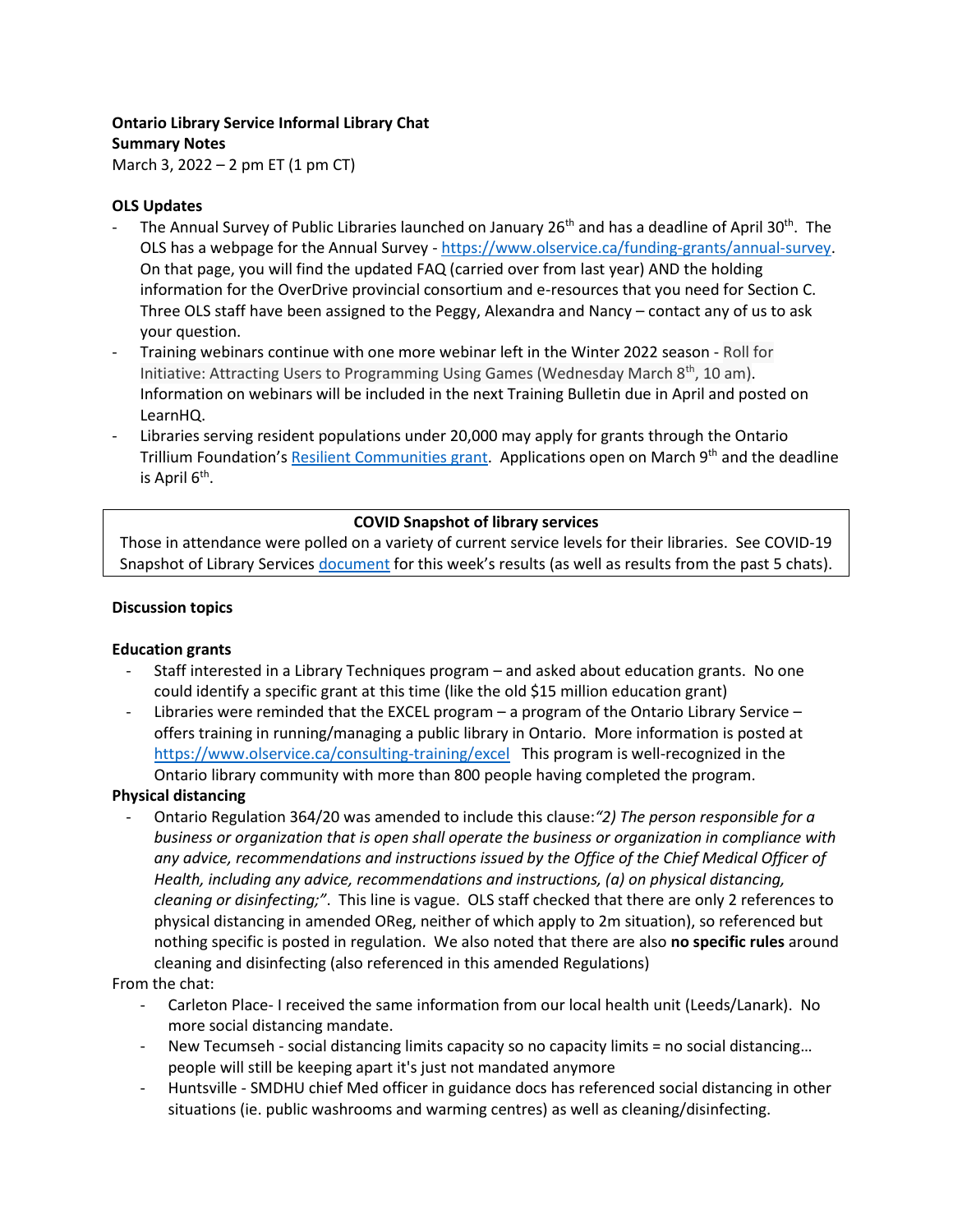**Naxolone kits** – From Leeds – "Did anyone see the news regarding mandatory naloxone kits in high risk workplaces (examples provided were bars, nightclubs, and construction sites) that are included in the Working For Workers Act 2022 that was introduced in the legislature earlier this week?"

- By show of hands only 7 (of 49) participants have kits-
- New Tecumseth We just got nasal and injection kits for each of our branches, and provided staff with online training (we'll definitely be preferring the nasal spray one). This is because in Alliston we have a SHIFT program for homelessness and they provided the nasal spray kits to us.
- St. Mary's have kits, but noted it might take 6 or 7 applications; told to call 911 and start application. Noted that kits have short shelf life
- Cobourg- Police station is a block away & would prefer that this not be mandated
- Whitestone fire dept recommended library not carry them, but go next door at fire station
- Bonnechere even if have kits, a person can choose to do First Aid (or not)
- Dryden have included kits in sticks/needles policy as a hazard in the workplace.
- *From OLS - Online Resource... "Reducing Harms - Recognizing and Responding to Opioid Overdoses in Your Organization - Canadian Mental Health Association Ontario, June 2018": https://ontario.cmha.ca/wp-content/uploads/2018/05/CMHA-Ontario-Reducing-Harms-Updated.pdf*

**Board documents** – "Who do most libraries have signing the minutes of meetings?"

- Espanola - Chair and secretary sign after approval

## **March Break Programs**

- Huntsville- No policy change. Doing in person and virtual during march break.
- Madoc doing a small drop in craft program for kids over the week. We will have Take-and-Make kits available for those who would prefer to take it home.
- Marathon -aiming for more programming by the end of the month and a small drop in during March break.
- Cobourg staying virtual for March Break and doing some self-directed programs in-house. Probably begin in-person programs for April.
- Eganville are a small library, so it's all in person.
- Champlain sticking to take and make kits for March break. Hoping to open our doors March 14 and maybe have in person programming in March. Baby steps!
- Atikokan- are just having craft and science pick ups. And a photo scavenger hunt in Atikokan
- Whitestone moved to in-person for March Break but are keeping all of the activities in the community centre to allow for distancing. We're doing family-style activity tables that families can stay within their bubble.
- Espanola Book sale for March break / new creative writing program begins this month
- Carleton Place self-directed programs for March break, some in-person programs begin in April
- Grand Valley hoping for in-person programming for March Break
- Huron County Virtual for now (children's author, magic, take and makes) but know the public will expect in-person programming soon so are looking at later March
- New Tecumseth doing some in-person programming for March Break! Some groups want to remain virtual but others are happy to be back.

## **Renting meeting rooms**

Informal survey 11 of the 49 are allowing rent/use of library meeting rooms (some libraries do not have meeting rooms). Several noted that the meeting rooms have been used for storage space and will require some work to clear them out.